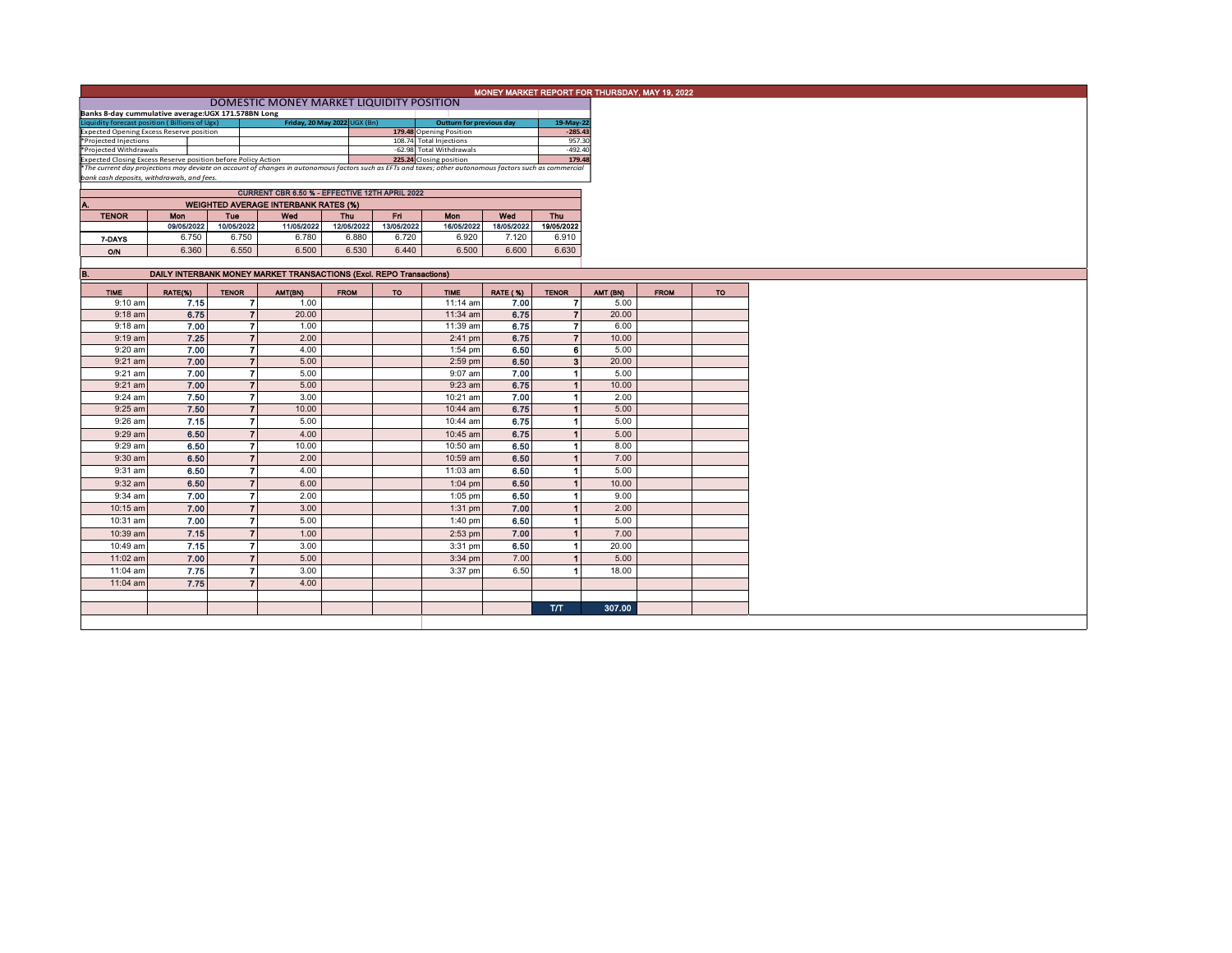| $\mathbf{c}$            |                                                                                                                                                                            |                          | <b>CBR AND THE 7- DAY WAR INTERBANK RATES</b>                                                                                                                                                                                                                                                                                                                                                                                                                                                           |                          |                          |                                          |                          |                                                                    |                          |                          |                          |                          |                          |              |                          |
|-------------------------|----------------------------------------------------------------------------------------------------------------------------------------------------------------------------|--------------------------|---------------------------------------------------------------------------------------------------------------------------------------------------------------------------------------------------------------------------------------------------------------------------------------------------------------------------------------------------------------------------------------------------------------------------------------------------------------------------------------------------------|--------------------------|--------------------------|------------------------------------------|--------------------------|--------------------------------------------------------------------|--------------------------|--------------------------|--------------------------|--------------------------|--------------------------|--------------|--------------------------|
| 9.500<br>9.000<br>8.500 |                                                                                                                                                                            |                          |                                                                                                                                                                                                                                                                                                                                                                                                                                                                                                         |                          |                          |                                          |                          |                                                                    |                          |                          |                          |                          |                          |              |                          |
| 8.000<br>7.500<br>7.000 |                                                                                                                                                                            |                          | $\begin{bmatrix} \overbrace{1,1},\overbrace{1,1},\dots,\dots,\overbrace{1,1},\overbrace{1,1},\dots,\overbrace{1,1},\dots,\overbrace{1,1},\dots,\overbrace{1,1},\dots,\overbrace{1,1},\dots,\overbrace{1,1},\dots,\overbrace{1,1},\dots,\overbrace{1,1},\dots,\overbrace{1,1},\dots,\overbrace{1,1},\dots,\overbrace{1,1},\dots,\overbrace{1,1},\dots,\overbrace{1,1},\dots,\overbrace{1,1},\dots,\overbrace{1,1},\dots,\overbrace{1,1},\dots,\overbrace{1,1},\dots,\overbrace{1,1},\dots,\overbrace{1,$ |                          |                          |                                          |                          |                                                                    |                          |                          |                          |                          |                          |              |                          |
| 6.500<br>6.000<br>5.500 |                                                                                                                                                                            |                          |                                                                                                                                                                                                                                                                                                                                                                                                                                                                                                         |                          |                          |                                          |                          |                                                                    |                          |                          |                          |                          |                          |              |                          |
| 5.000<br>4.500          |                                                                                                                                                                            |                          |                                                                                                                                                                                                                                                                                                                                                                                                                                                                                                         |                          |                          |                                          |                          |                                                                    |                          |                          |                          |                          |                          |              |                          |
| 4.000                   | 26/04/2022<br>25/04/2022                                                                                                                                                   | 27/04/2022               | 28/04/2022                                                                                                                                                                                                                                                                                                                                                                                                                                                                                              | 29/04/2022               | 03/05/2022               | 04/05/2022                               | 05/05/2022               | 06/05/2022                                                         | 09/05/2022               | 10/05/2022               | 11/05/2022<br>12/05/2022 | 13/05/2022               | 16/05/2022               | 17/05/2022   | 18/05/2022<br>19/05/2022 |
|                         |                                                                                                                                                                            |                          |                                                                                                                                                                                                                                                                                                                                                                                                                                                                                                         |                          |                          |                                          |                          |                                                                    |                          |                          |                          |                          |                          |              |                          |
|                         |                                                                                                                                                                            |                          |                                                                                                                                                                                                                                                                                                                                                                                                                                                                                                         |                          |                          |                                          |                          |                                                                    |                          |                          |                          |                          |                          |              |                          |
|                         |                                                                                                                                                                            |                          |                                                                                                                                                                                                                                                                                                                                                                                                                                                                                                         |                          |                          |                                          |                          | • Overnight WAR = 7-day WAR - CBR rate - Upper bound - Lower bound |                          |                          |                          |                          |                          |              |                          |
| D.                      | MONETARY POLICY OPERATIONS MATURITIES PROFILE: (26-MAY- 2022 TO 19-JANUARY- 2023)                                                                                          |                          |                                                                                                                                                                                                                                                                                                                                                                                                                                                                                                         |                          |                          |                                          |                          |                                                                    |                          |                          |                          |                          |                          |              |                          |
| <b>DATE</b>             | <b>THUR</b><br>26-May-22                                                                                                                                                   | <b>THUR</b><br>02-Jun-22 | <b>THUR</b><br>09-Jun-22                                                                                                                                                                                                                                                                                                                                                                                                                                                                                | <b>THUR</b><br>16-Jun-22 | <b>THUR</b><br>23-Jun-22 | <b>THUR</b><br>30-Jun-22                 | <b>THUR</b><br>07-Jul-22 | <b>THUR</b><br>28-Jul-22                                           | <b>THUR</b><br>04-Aug-22 | <b>THUR</b><br>18-Aug-22 | <b>THUR</b><br>10-Nov-22 | <b>THUR</b><br>08-Dec-22 | <b>THUR</b><br>19-Jan-23 | <b>TOTAL</b> |                          |
| <b>REPO</b>             | 40.05                                                                                                                                                                      | $\sim$                   | -                                                                                                                                                                                                                                                                                                                                                                                                                                                                                                       | $\sim$                   | $\sim$                   | $\overline{\phantom{a}}$                 | $\sim$                   | $\sim$                                                             | $\sim$                   | $\overline{\phantom{a}}$ | $\sim$                   | $\sim$                   |                          | 40.05        |                          |
| <b>REV REPO</b>         | $\sim$                                                                                                                                                                     | $\overline{\phantom{a}}$ |                                                                                                                                                                                                                                                                                                                                                                                                                                                                                                         | $\sim$                   |                          | $\overline{\phantom{a}}$                 | $\sim$                   | $\sim$                                                             |                          |                          |                          |                          |                          |              |                          |
| <b>BOU BILL/DEPO A</b>  | 70.60                                                                                                                                                                      | 304.20                   | 497.37                                                                                                                                                                                                                                                                                                                                                                                                                                                                                                  |                          |                          |                                          |                          |                                                                    | $\overline{\phantom{a}}$ | $\overline{\phantom{a}}$ | $\sim$                   | $\sim$                   |                          | $\sim$       |                          |
| <b>TOTALS</b>           |                                                                                                                                                                            |                          |                                                                                                                                                                                                                                                                                                                                                                                                                                                                                                         | $\sim$                   | 69.70                    | 26.03                                    | 73.14                    | 41.06                                                              | 33.00                    | 26.60                    | 15.00                    | 22.13                    | 12.57                    |              |                          |
|                         | 110.65                                                                                                                                                                     | 304.20                   | 497.37                                                                                                                                                                                                                                                                                                                                                                                                                                                                                                  | п.                       | 69.70                    | 26.03                                    | 73.14                    | 41.06                                                              | 33.00                    | 26.60                    | 15.00                    | 22.13                    |                          | 1,191.40     |                          |
|                         |                                                                                                                                                                            |                          |                                                                                                                                                                                                                                                                                                                                                                                                                                                                                                         |                          |                          |                                          |                          |                                                                    |                          |                          |                          |                          | 12.57                    | 1,231.45     |                          |
|                         | Total O/S Deposit Auction & BOU Bill balances held by BOU up to 19 JANUARY 2023: UGX 1,191 BN<br>Total O/S Repo, Reverse Repo, BOU Bill balances held by BOU: UGX 1,231 BN |                          |                                                                                                                                                                                                                                                                                                                                                                                                                                                                                                         |                          |                          |                                          |                          |                                                                    |                          |                          |                          |                          |                          |              |                          |
|                         | (EI) STOCK OF TREASURY SECURITIES                                                                                                                                          |                          |                                                                                                                                                                                                                                                                                                                                                                                                                                                                                                         |                          | EII)                     | <b>MONETARY POLICY MARKET OPERATIONS</b> |                          |                                                                    |                          |                          |                          |                          |                          |              |                          |
|                         | LAST TBIILS ISSUE DATE: 11-MAY-2022                                                                                                                                        |                          |                                                                                                                                                                                                                                                                                                                                                                                                                                                                                                         |                          |                          |                                          |                          | (VERTICAL REPOS, REV-REPOS & BOU BILL)                             |                          |                          |                          |                          |                          |              |                          |
|                         | On-the-run O/S T-BILL STOCKs (Bns-UGX)                                                                                                                                     |                          | 5.217.21                                                                                                                                                                                                                                                                                                                                                                                                                                                                                                | 20/05/2022               | OMO                      | <b>ISSUE DATE</b>                        | <b>AMOUNT</b>            | <b>WAR</b>                                                         | <b>RANGE</b>             | <b>TENOR</b>             |                          |                          |                          |              |                          |
|                         | On-the-run O/S T-BONDSTOCKs(Bns-UGX)                                                                                                                                       |                          | 23,894.63                                                                                                                                                                                                                                                                                                                                                                                                                                                                                               | 20/05/2022 REPO          |                          | 19-Apr                                   | 182.00                   | 6.500                                                              |                          |                          |                          |                          |                          |              |                          |
|                         | TOTAL TBILL & TBOND STOCK- UGX                                                                                                                                             |                          | 29, 111.84                                                                                                                                                                                                                                                                                                                                                                                                                                                                                              |                          | <b>REPO</b>              | 22-Apr                                   | 195.00                   | 6.500                                                              |                          |                          |                          |                          |                          |              |                          |
| O/9-Outstanding         |                                                                                                                                                                            |                          |                                                                                                                                                                                                                                                                                                                                                                                                                                                                                                         |                          | <b>REPO</b>              | 25-Apr -                                 | 195.00                   | 6.500                                                              |                          |                          |                          |                          |                          |              |                          |
| <b>MATURITY</b>         | <b>TOTAL STOCK</b>                                                                                                                                                         | YTM (%)                  | <b>CHANGE IN</b>                                                                                                                                                                                                                                                                                                                                                                                                                                                                                        |                          | <b>REPO</b>              | 26-Apr                                   | 172.00                   | 6.500                                                              |                          |                          |                          |                          |                          |              |                          |

| OPUB-TUITO/S P-BONDSTOCKS(DIS-0GA)                                                    | 23.004.03          |                |                  |  |  |
|---------------------------------------------------------------------------------------|--------------------|----------------|------------------|--|--|
| TOTAL TBILL & TBOND STOCK- UGX                                                        | 29.111.84          |                |                  |  |  |
| Off-Outstanding                                                                       |                    |                |                  |  |  |
| <b>MATURITY</b>                                                                       | <b>TOTAL STOCK</b> | <b>YTM (%)</b> | <b>CHANGE IN</b> |  |  |
|                                                                                       | (BN UGX)           | AT CUT OFF*    | YTM (+/-)        |  |  |
| 91                                                                                    | 86.61              | 6.601          | 0.100            |  |  |
| 182                                                                                   | 368.96             | 8.489          | 0.357            |  |  |
| 364                                                                                   | 4.761.64           | 9.180          | $-0.410$         |  |  |
| 2YR                                                                                   | 755.00             | 9.900          | $-0.590$         |  |  |
| 3YR                                                                                   |                    | 12.090         | $-1.010$         |  |  |
| 5YR                                                                                   | 963.61             | 14,390         | 1.390            |  |  |
| <b>10YR</b>                                                                           | 10.838.58          | 13.750         | 0.250            |  |  |
| 15YR                                                                                  | 9.302.55           | 14.390         | $-1.510$         |  |  |
| <b>20YR</b>                                                                           | 2.034.90           | 15.900         | 0.400            |  |  |
| Cut OFF is the lowest price/ highest yield that satisfies the auction awarded amount. |                    |                |                  |  |  |

|                                                                                       | <b>INDNUMAL</b> | $MUUUUTT$ $IUM(TT)$ |          | ∪ ו∟יו          | $21 - N1$     | 109.00 | v.vvv |     |
|---------------------------------------------------------------------------------------|-----------------|---------------------|----------|-----------------|---------------|--------|-------|-----|
| 91                                                                                    | 86.61           | 6.601               | 0.100    | <b>REPO</b>     | 28-Apr -      | 305.00 | 6.500 |     |
| 182                                                                                   | 368.96          | 8.489               | 0.357    | <b>BOU BILL</b> | 28-Apr -      | 50.03  | 6.906 | 28  |
| 364                                                                                   | 4,761.64        | 9.180               | $-0.410$ | <b>BOU BILL</b> | 28-Apr -      | 68.95  | 7.103 | 56  |
| 2YR                                                                                   | 755.00          | 9.900               | $-0.590$ | <b>REPO</b>     | $04$ -May $-$ | 126.00 | 6.500 |     |
| 3YR.                                                                                  | $\sim$          | 12.090              | $-1.010$ | <b>REPO</b>     | 05-May -      | 579.00 | 6.500 |     |
| 5YR.                                                                                  | 963.61          | 14.390              | 1.390    | <b>BOU BILL</b> | $05$ -May $-$ | 292.63 | 6.998 | 28  |
| 10YR                                                                                  | 10.838.58       | 13.750              | 0.250    | <b>BOU BILL</b> | 05-May -      | 25.75  | 7.103 | 56  |
| 15YR                                                                                  | 9,302.55        | 14.390              | $-1.510$ | <b>BOU BILL</b> | $05$ -May -   | 40.38  | 7.348 | 84  |
| 20YR                                                                                  | 2,034.90        | 15.900              | 0.400    | <b>REPO</b>     | 06-May -      | 234.00 | 6.500 | 6   |
| Cut OFF is the lowest price/ highest yield that satisfies the auction awarded amount. |                 |                     |          | <b>REPO</b>     | 09-May -      | 354.00 | 6.500 |     |
|                                                                                       |                 |                     |          | <b>REPO</b>     | $10-May$      | 280.00 | 6.500 |     |
|                                                                                       |                 |                     |          | <b>REPO</b>     | $12$ -May -   | 494.00 | 6.500 |     |
|                                                                                       |                 |                     |          | <b>BOU BILL</b> | $12$ -May     | 280.32 | 6.998 | 28  |
|                                                                                       |                 |                     |          | <b>BOU BILL</b> | $12$ -May -   | 24.82  | 7.109 | 56  |
|                                                                                       |                 |                     |          | <b>BOU BILL</b> | $12$ -May -   | 11.87  | 8.500 | 252 |
|                                                                                       |                 |                     |          | <b>REPO</b>     | $13$ -May $-$ | 72.00  | 6.500 | 6   |
|                                                                                       |                 |                     |          | <b>REPO</b>     | 17-May -      | 3.00   | 6.500 |     |
|                                                                                       |                 |                     |          | <b>REPO</b>     | $19$ -May -   | 40.00  | 6.500 |     |

WAR-Weighted Average Rate